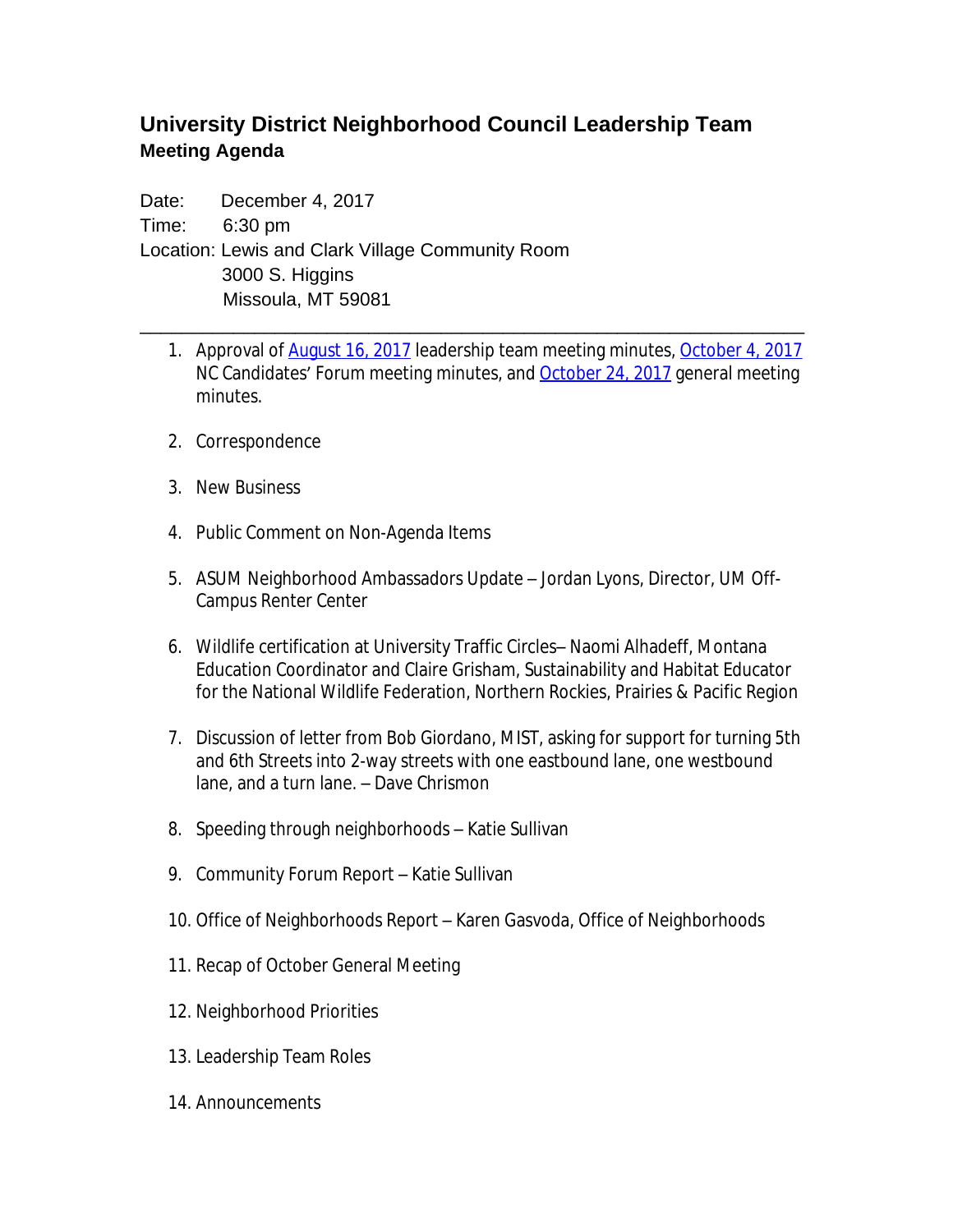## **University District Priorities -** *October 2017*

- Urban Deer
- Traffic calming/speeding issues
- Lengthy construction projects
- Dog waste
- Code compliance/line of sight problems
- Trash and furniture in yards/alleys
- Mandatory safety and health inspections
- **•** Tree removal, replacement and more planting/maintenance
- Trash can container enforcement
- Trailhead signs/improvements
- Parking problems
- Tourist homes
- Sidewalk snow removal
- Sidewalk maintenance
- Support of neighborhood businesses
- Community garden
- UM and neighborhood relations

## **University District Priorities – prior to October 2017**

- 1. Tree removal, replacement and more planting/maintenance 17 Votes
- 2. Tourist Homes 14 Votes
- 3. Snow plows blocking parking 14 Votes
- 4. Trash can containers enforcement 13 Votes
- 5. Mandatory safety and health inspections for all rental units 13 Votes
- 6. Urban deer 13 Votes
- 7. Sidewalk snow removal 12 Votes
- 8. Sidewalk maintenance 11 Votes
- 9. Trail head signs/improvements 11 Votes
- 10. Noise issues– 9 Votes
- 11. Trash and furniture in yards/alleys 9 Votes
- 12. Need occupancy standards 8 Votes
- 13. Support of neighborhood businesses 7 Votes
- 14. More biking/walking access to and from the neighborhood 6 Votes
- 15. Parking problems 6 Votes
- 16. Traffic calming/speeding 5 Votes
- 17. City purchase of Eko Compost 3 Votes
- 18. Community garden 3 Votes
- 19. UM and neighborhood relations 1 Vote

Jane Kelly, Neighborhood Coordinator in the state of the state of the state of the state of the state of the s Karen Gasvoda, Program Assistant [kgasvoda@ci.missoula.mt.us](mailto:kgasvoda@ci.missoula.mt.us) 552-6084 Jordan Lyons, UM Off-Campus Renter Center **[Jordan.lyons@mso.umt.edu](mailto:Jordan.lyons@mso.umt.edu)** 243-2017 Naomi Alhadeff, National Wildlife Federation [alhadeffn@nwf.org](mailto:alhadeffn@nwf.org) 721-6705 Claire Grisham, National Wildlife Federation method muscle meducation@nwf.org 721-6705 University District Neighborhood Council Leadership Team [university@missoula-neighborhoods.org](mailto:university@missoula-neighborhoods.org)